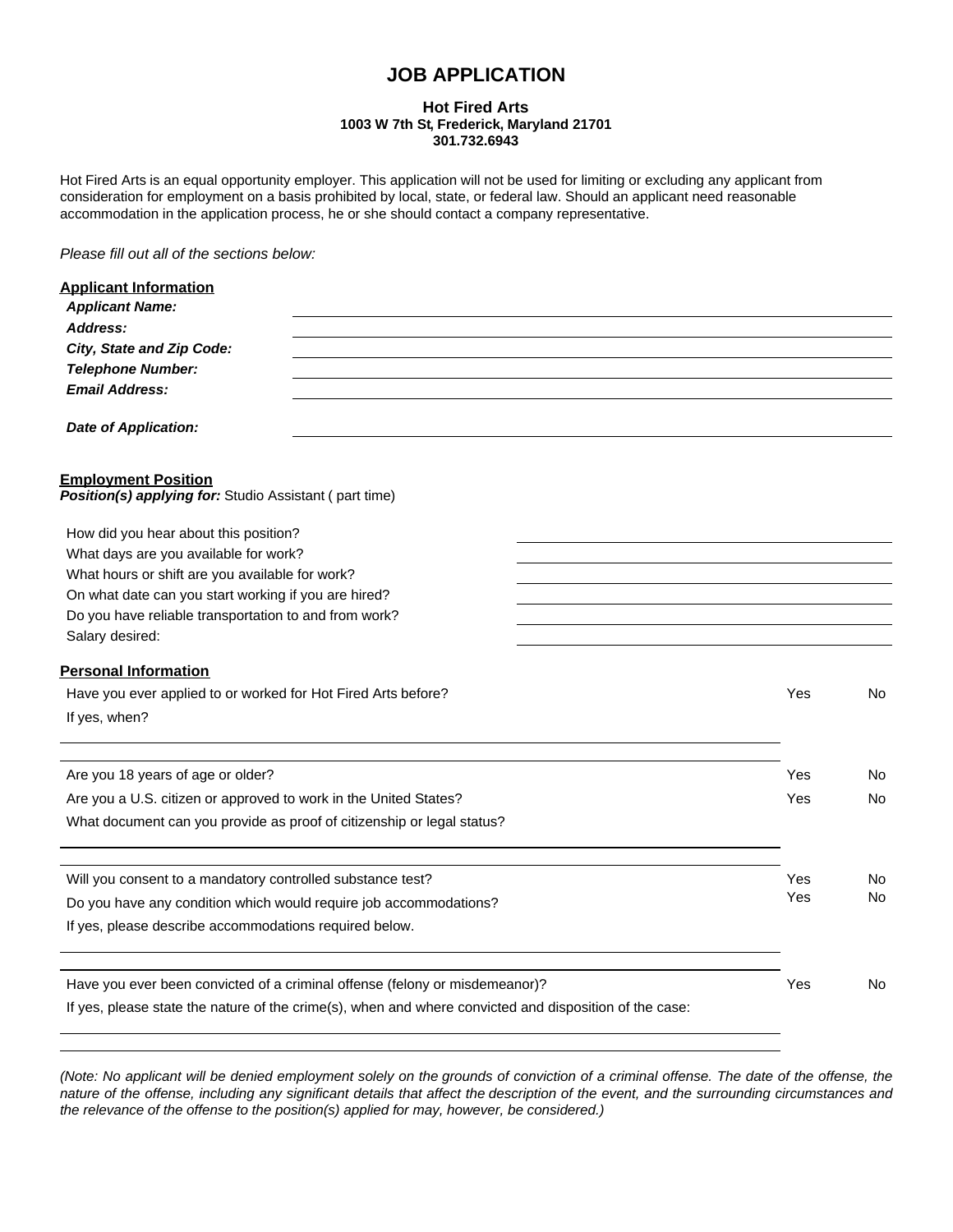# **Job Skills/Qualifications**

Please list below the skills and qualifications you possess for the position for which you are applying:

*(Note: Hot Fired Arts complies with the ADA and considers reasonable accommodation measures that may be necessary for eligible applicants/employees to perform essential functions. )*

# **Education and Training**

#### **High School**

| Name                                          | Location (City, State) | Year Graduated | Degree Earned |
|-----------------------------------------------|------------------------|----------------|---------------|
|                                               |                        |                |               |
| <b>College/University</b>                     |                        |                |               |
| Name                                          | Location (City, State) | Year Graduated | Degree Earned |
|                                               |                        |                |               |
| <b>Vocational School/Specialized Training</b> |                        |                |               |
| Name                                          | Location (City, State) | Year Graduated | Degree Earned |
|                                               |                        |                |               |
| $0.00114 - 0.001$                             |                        |                |               |

#### **Military:**

Are you a member of the Armed Services? What branch of the military did you enlist? What was your military rank when discharged? How many years did you serve in the military?

What military skills do you possess that would be an asset for this position?

| <b>Previous Employment</b> |  |
|----------------------------|--|
| <b>Employer Name:</b>      |  |
| Job Title:                 |  |
| Supervisor Name:           |  |
| Employer Address:          |  |
| City, State and Zip Code:  |  |
| Employer Telephone:        |  |
| Dates Employed:            |  |
| Reason for leaving:        |  |
|                            |  |
| <b>Employer Name:</b>      |  |
| Job Title:                 |  |
| Supervisor Name:           |  |
| Employer Address:          |  |
| City, State and Zip Code:  |  |
| Employer Telephone:        |  |
| Dates Employed:            |  |
| Reason for leaving:        |  |
|                            |  |
| <b>Employer Name:</b>      |  |
| Job Title:                 |  |
| Supervisor Name:           |  |
| Employer Address:          |  |
| City, State and Zip Code:  |  |
| Employer Telephone:        |  |
| Dates Employed:            |  |
| Reason for leaving:        |  |